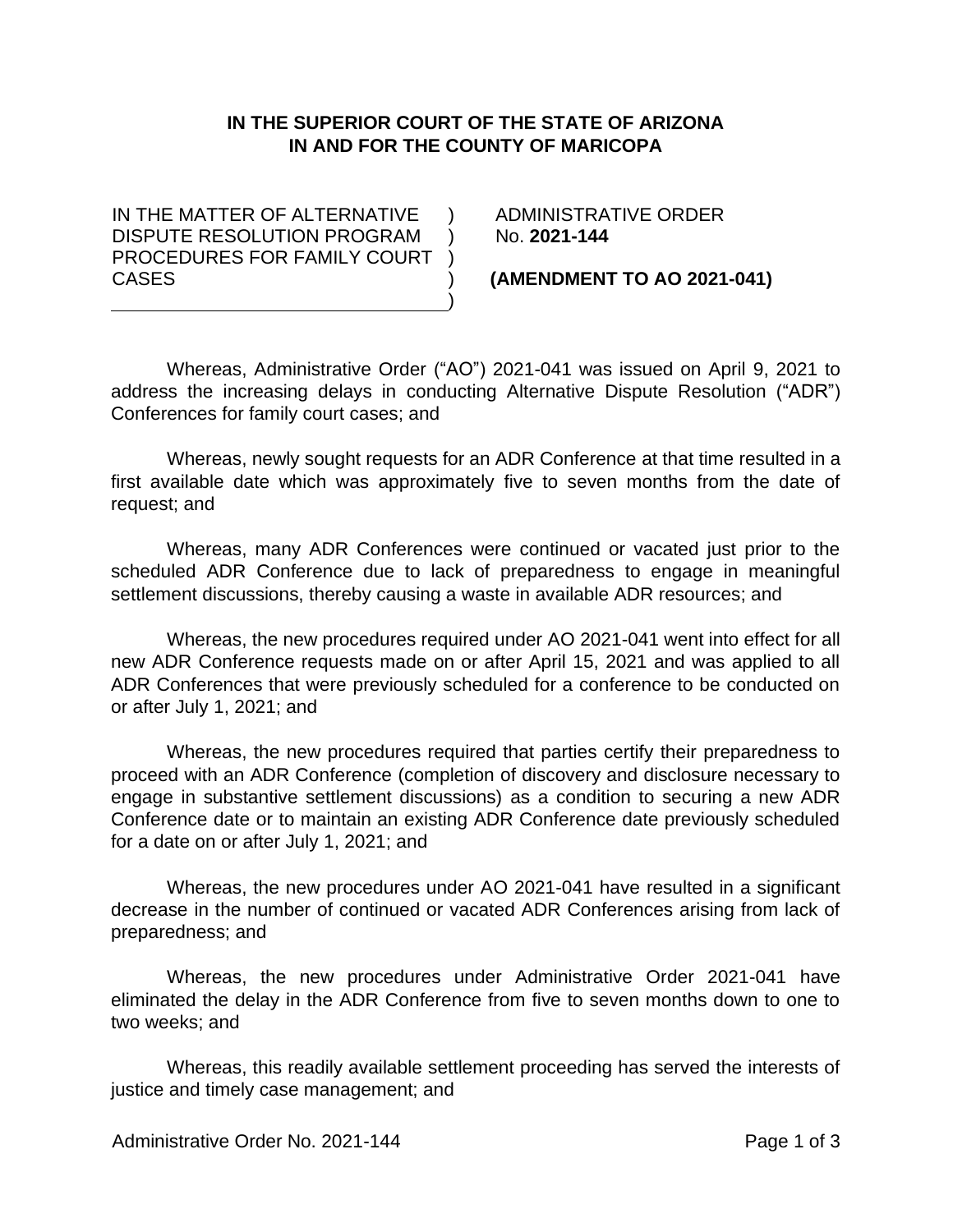Whereas, Administrative Order 2021-041 required that all new Requests and Certifications for an ADR Settlement Conference be submitted to the Presiding Judge of the Family Department so that the new scheduling procedures and program requirements could be uniformly applied; and

Whereas, it is no longer necessary for the approving and setting of an ADR Settlement Conference to be centralized within the court; and

Whereas, all other aspects of the request and certification process adopted under ADR 2021-041 not modified herein shall remain in full force and effect;

## **NOW, THEREFORE IT IS ORDERED that, effective October 4, 2021:**

- 1. For any pre-decree case in which either or both parties are represented by counsel and either or both parties seek the setting of a settlement conference through the ADR program, the parties shall submit the request to the assigned judicial officer on the case.
- 2. To qualify for the scheduling of an ADR settlement conference, the parties must certify that all of the following are true:
	- a That all discovery and disclosure necessary for the parties to engage in comprehensive settlement negotiations are complete and that there are no pending discovery or disclosure disputes between the parties; and
	- b That the parties have exchanged comprehensive settlement proposals and have been unable to reach an agreement; and
	- c That it would be cost-prohibitive or an undue financial burden for the parties to participate in private mediation in accordance with Rule 67.3 of the Arizona Rules of Family Law Procedure; and
	- d That the parties are aware of and shall comply with the submission requirements detailed in Rule 67.4(b)(3) of the Arizona Rules of Family Law Procedure by no later than seven (7) days prior to the scheduled ADR settlement conference; and
	- e That the parties are aware that if the information certified to be true is not, sanctions may be imposed.
- 3. The Joint Request and Certification pleading shall be substantially in the form that will be available through the LLRC.